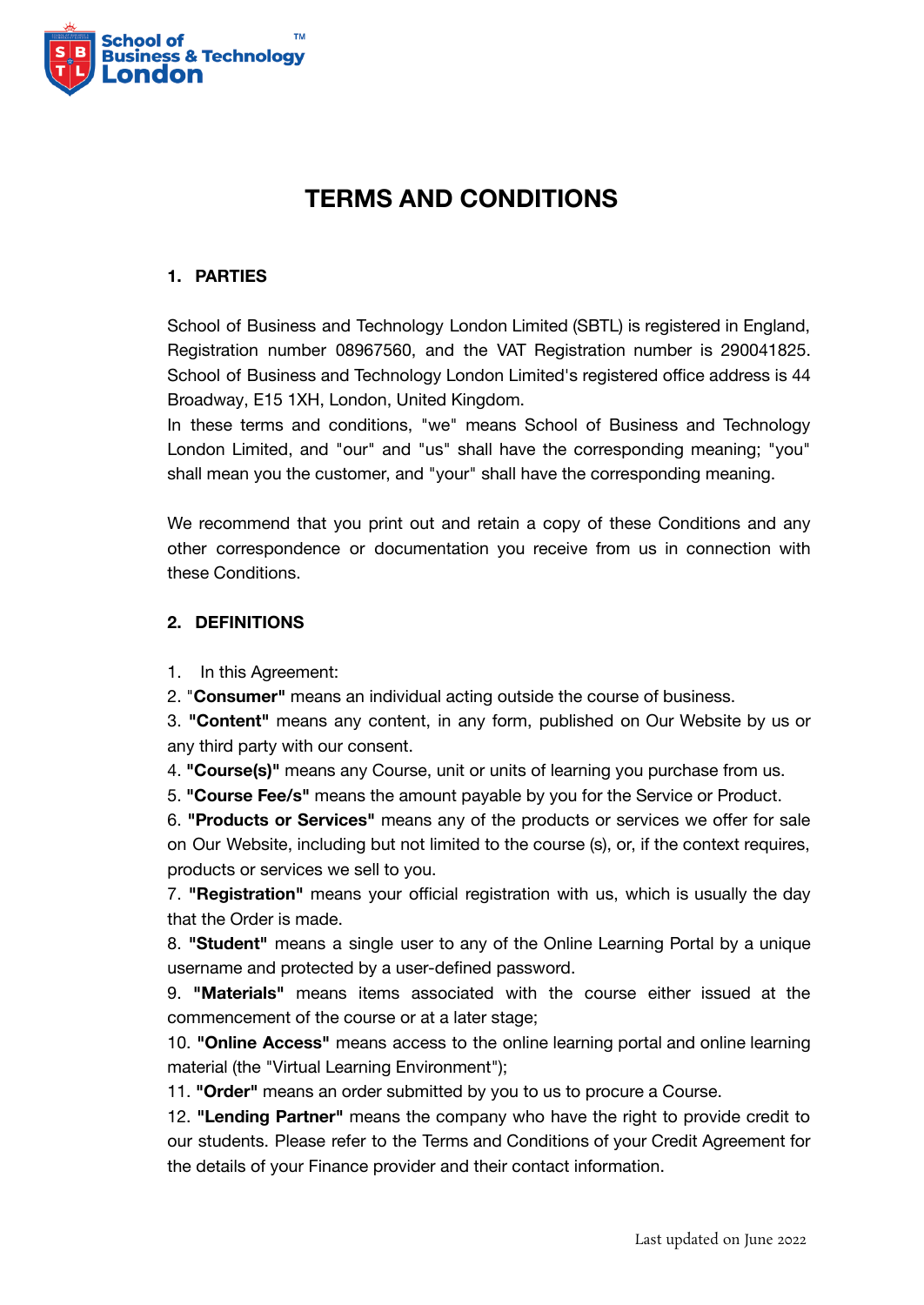

13. **"Tutor Support"** means the tuition relating to the course and is provided by tutors appointed by us.

14. **"Credit Agreement"** means a loan contract arranged with our Lending Partner

15. **"Enforce"** means the Lender resorting to a court of law for an order directing you to pay

16. **"Enrolment"** means your enrolment in a Course

17. **"Enrolment Date"** means the date on which we confirm your enrolment or such other date as determined by us.

18. **"Guarantee"** means the written instrument that sets out the terms of an indemnity.

19. **"Indemnity"** means a Guarantee or undertaking given by us to its Lending Partner.

20. **"Intellectual Property Rights"** means patents, rights to inventions, copyright and related rights, trademarks, business names and domain names, rights in get-up, goodwill and the right to sue for passing off, rights in designs, database rights, rights to use, and protect the confidentiality of, confidential information – including know-how, and all other intellectual property rights, in each case whether registered or unregistered and including all applications and rights to apply for and be granted, renewals or extensions of, and rights to claim priority from, such rights and all similar or equivalent rights or forms of protection which subsist or will exist now or in the future in any part of the world

21. **"Interest-Free"** means that there is no interest cost for credit provided under a Credit Agreement.

22. **"Learning Portal"** means an online gateway to Courses, Resources, and other Learning Materials which facilitate e-learning.

23**. "Our Website"** means any website of ours and includes all web pages controlled by us.

24. **"Payment Default"** means two payments overdue under a Credit Agreement through us or lending partner arranged under a credit option to pay for the Course Materials.

25. **"Post"** means display, exhibit, publish, distribute, transmit and/or disclose information, Content and/or other material on to Our Website, and the phrases "Posted" and "Posting" shall be interpreted accordingly.

26. **"Terminate"** means, in respect of the subject matter where it is referred to, to foreclose a Credit Agreement and demand full payment of all amounts due under it; and also refers to the foreclosure of any contract between you and School of Business and Technology London.

27**. "Terms"** means the Terms and Conditions set out in this document

# **3. ACCEPTANCE**

This agreement contains terms specific to students on academic courses undertaken at our institution and includes general terms also apply to all students at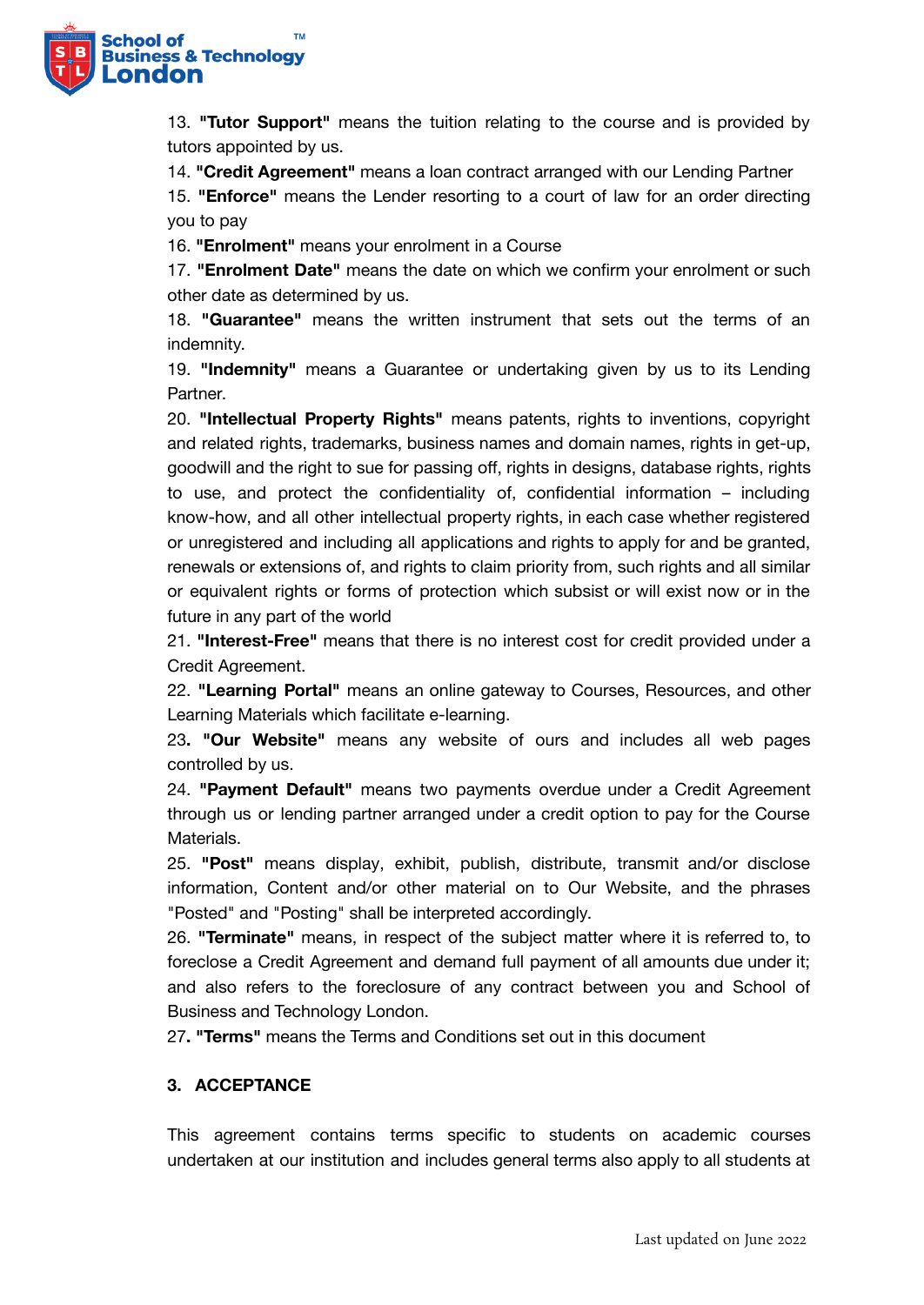

the School of Business & Technology London. These Terms and Conditions contain the entire agreement between the parties and supersede all previous agreements and understandings. In entering into this agreement, each party acknowledges that he does not rely on any representation, statement, promise, assurance, warranty, information, document, or other terms not forming part of this agreement.

If you do not fully understand any part of this agreement or are uncertain about your rights under it, don't hesitate to get in touch with us for assistance. To ensure that your query is dealt with efficiently, please get in touch with the admissions department.

Do not access or use this site if you do not agree with any terms and conditions. Apart from Consumer Contracts 2013 (Information, Cancellation, and Additional Charges Regulations) or other legislation, no other representation can be made. Your use of this site shall be deemed to be your agreement to accept the terms provided here. You must read the terms and conditions before entering upon a transaction.

The regulated courses offered by the School of Business & Technology London are approved in the UK only. Neither we nor the awarding bodies accept any responsibility for approval of regulated courses outside the UK, including but not limited to embassies, governments for immigration purposes, or Universities for admission purposes. If you sign up for any unregulated course(s), you accept your responsibility to verify the course (s)' acceptance or approval. Neither we nor the awarding organizations accept any responsibility for approval of the unregulated courses both inside and outside the UK.

By registering with the School of Business & Technology London Limited, warrant that you are legally capable of entering into binding contracts and you are at least 18 years old. Further, you confirm that the information you provided is accurate, current, and complete about yourself, wherever required, in the application form. You agree to update your information if any of your information changes in the future. If we find that your information given is not accurate, complete, or up to date, your account may be terminated or suspended.

You agree to be entirely responsible for any activities made using your account details and password. In this respect, you shall ensure that any password you choose to gain Online Access remains confidential at all times. In the event that you either lose your password or account details or become aware that a third party may have access to or is using your password or account details, you shall notify us.

We reserve the right to: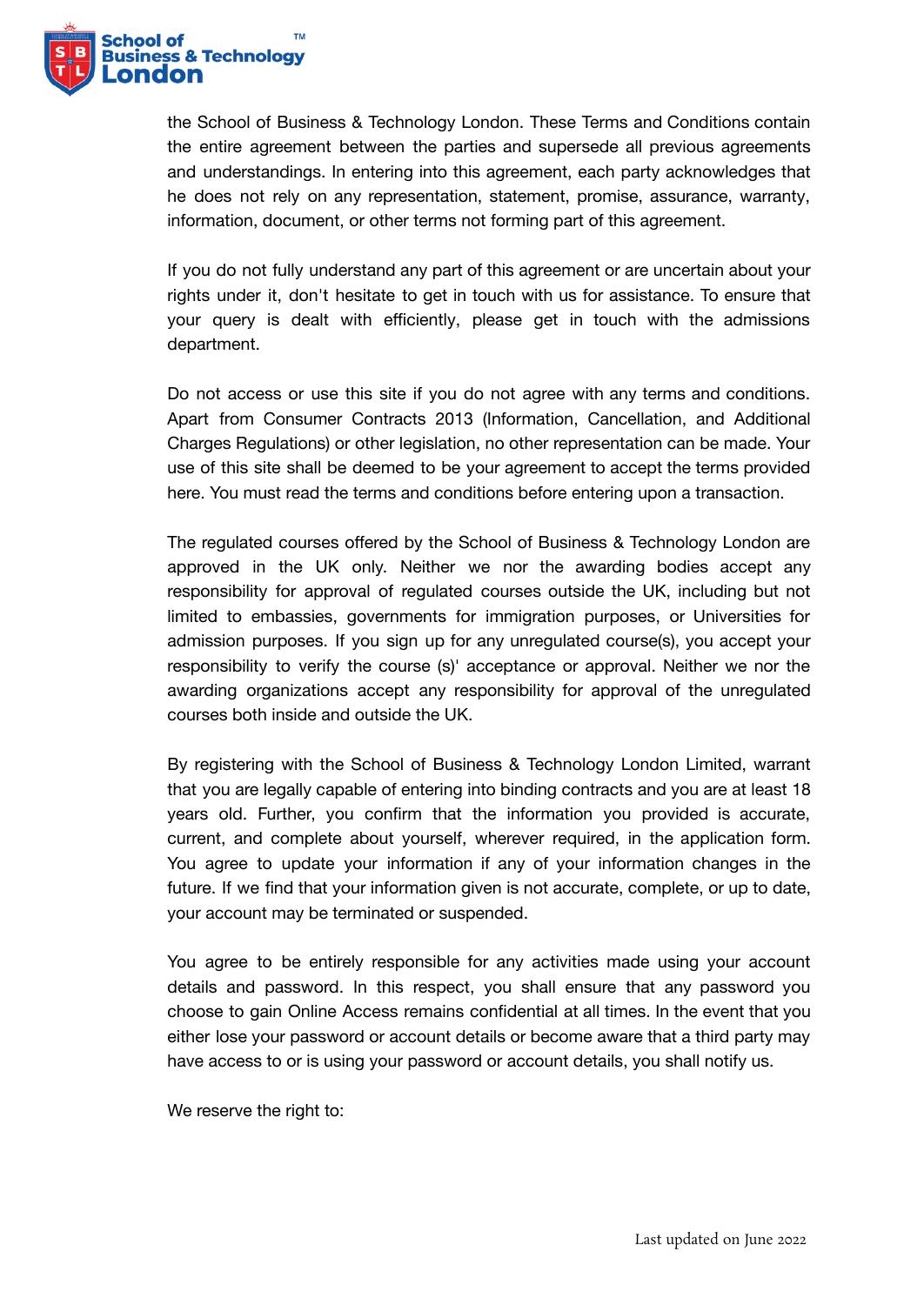

(a) suspend or terminate access to Online Access and/or cease to provide the Services where you are in breach of these Terms;

(b) delete, vary or change any content in the Brochure or Site at any time; and,

(c) terminate or cancel Orders (although we will not charge you for any Orders which we cancel for reasons which are not due to your default).

# **4. ACCREDITATIONS AND AFFILIATIONS**

School of Business & Technology London Limited is accredited by the Ofqual.gov.uk regulated awarding bodies such as Chartered Management Institute (CMI), QUALIFI, OTHM, The Chartered Institute of IT (BCS), and Training Qualifications UK (TQUK) to deliver various regulated courses. Besides, the School of Business & Technology London Limited is affiliated with the Institute of Business and Technology (IBT), Centre for Digital Marketing (CDM), and Sage Qualifications to deliver various unregulated courses.

School of Business & Technology London Limited collaborates with "Chestnut Education Group" to promote top-up courses(degree programs) awarded by Anglia Ruskin University and the University of Central Lancashire. The information and course details of degree top-up courses are updated on our website.

## **5. ENROLLMENT**

By accepting the agreement, you state that the knowledge of the English language is sufficient to complete the course. A confirmation mail will be sent on your enrolment. You can also contact the Registry Department to confirm the enrolment status with the awarding body. If you have any sponsor to pay fees, or you have not met the entry requirements, or if your payment is not completed as per the contract, you will receive a "conditional offer letter". We will not process your enrolment, and you will not receive the welcome mail until you fulfill the letter's conditions. Your registration with the relevant awarding body will be processed within 45 days from the enrolment date. You are requested to update any changes you make in your profile (name, address, contact number, or email address) no later than five days after registration.

## **6. ACTIVE STATUS**

We expect you to remain active in Learning Portal after the enrolment. In the state of being inactive in our Student Learning Portal or correspondence by email for a period of 90 days, we reserve the right to terminate your account. We may not provide any notification/warning for the automated deactivation before the termination.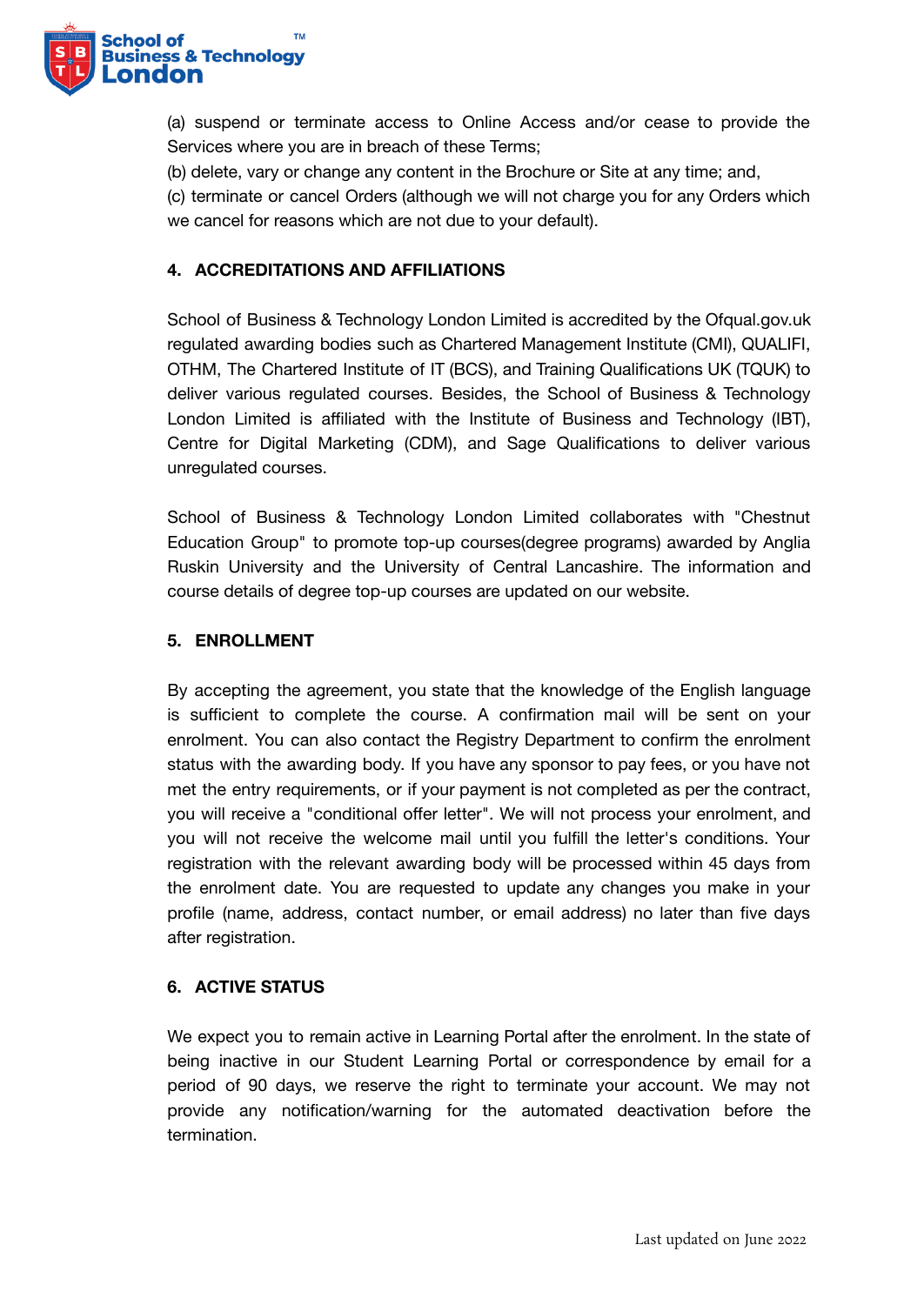

## **7. PRICE AND PAYMENT**

The price payable for the products or services you order is clearly set out on Our Website.

Payment for all Courses must be made in advance by credit card or debit card, bank transfer, PayPal, or our approved lending partner. We accept payment via Visa, Visa Debit, MasterCard, and American Express.

The Course Fees will be as set out in the quotation provided by Us to You. If we have not, for any reason, provided you with a quote or the quotation has expired, the price list will determine the Course Fees in force at the time. Prices may change at any time, but price changes will not affect any orders that we have confirmed in writing.

It is possible that the price may have increased from that posted on Our Website. If that happens, we will not despatch the products or services until you have confirmed that you wish to buy at the new price.

Prices include UK value-added tax ("VAT").

We will bear bank charges by the receiving bank on payments to us. All other charges relating to payment in a currency other than pounds Sterling  $(E)$  will be borne by you.

Any information we give in relation to exchange rates is approximate only and may vary from time to time.

If we have under-priced products or services by mistake, we will not be liable to supply them to you at the stated price, provided that we notify you before we dispatch them to you.

If we owe you money (for any reason), we will credit you/provide a refund as soon as reasonably practicable, but in any event, no later than fourteen (14) days from the date when we accept that repayment is due.

When products or services are purchased in packages that include examinations and any form of financing agreement in place with the School of Business and Technology London or any of Our Lending Partners, full payment must be completed prior to exam bookings being made.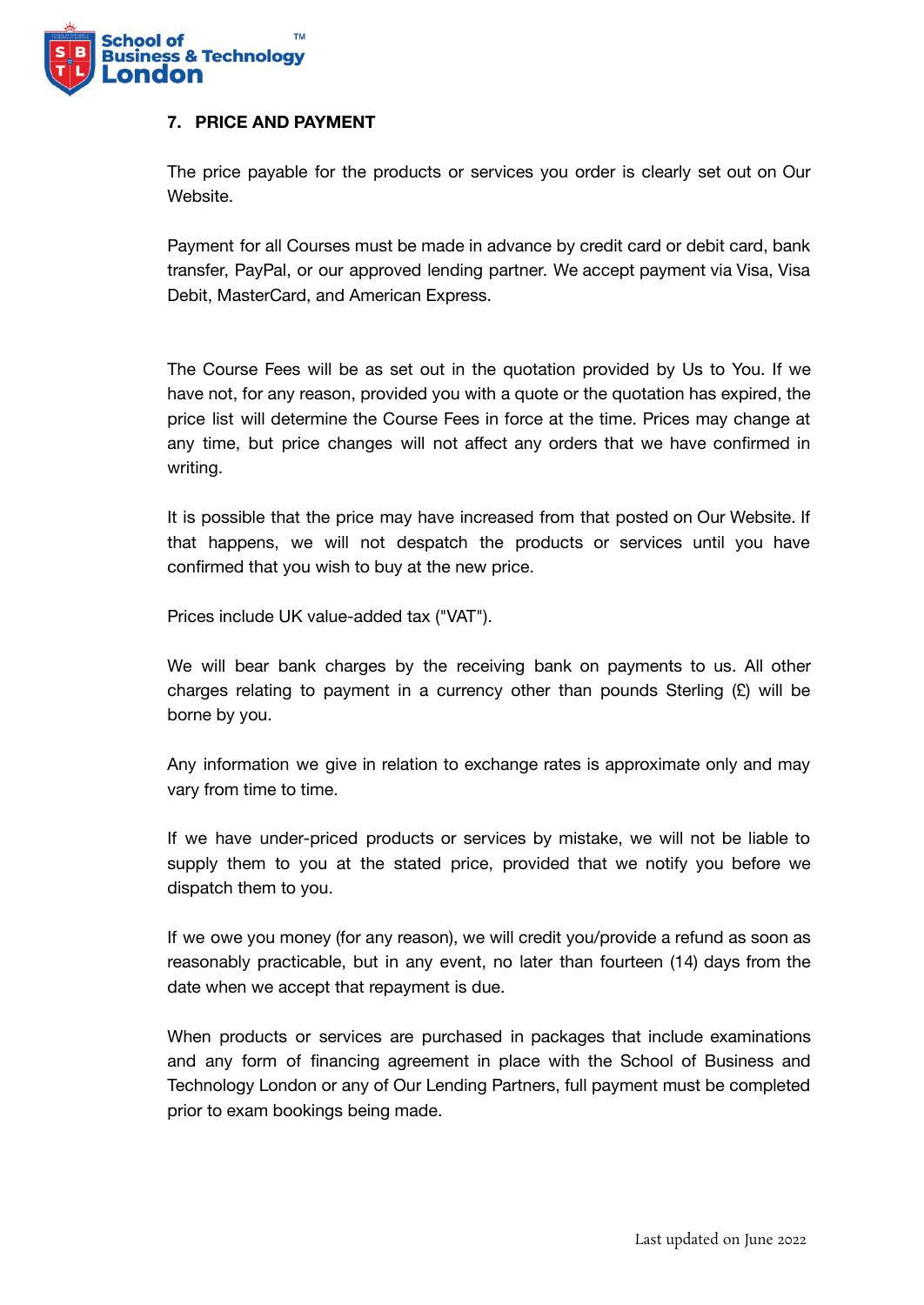

Without limiting any other remedies or rights that we may have if you do not pay us on time:

12. we will charge an unpaid instalment fee of £30 for each missed instalment.

13. terminate this agreement by giving you written notice and requiring you to pay all outstanding amounts owing to us within fourteen (14) days of being notified of such in writing.

14. Should you have a payment dispute, please contact support@sbusinesslondon.ac.uk promptly and provide all relevant details relating to your dispute.

15. Subject to any exception stated or outlined in these Terms and Conditions or in any product or service listing, Course Fees cover all Course Materials.

16. Upon termination of this Agreement for any reason:

- i. You shall immediately pay us all outstanding invoices and interest. In respect of a product or service supplied but for which no invoice has been submitted, we shall submit an invoice which shall be payable by you immediately on receipt; and
- ii. You shall return all Course Materials which have not been fully paid for; and
- iii. The accrued rights, remedies, obligations, and liabilities of the parties as at the expiry or termination shall be unaffected, including the right to claim damages which existed at or before the date of termination or expiry; and
- iv. Clauses that expressly or implicitly survive termination shall continue in full force and effect.
- 17. In some cases, if there is an outstanding payment, your assignments submission will not be accepted and marked as non-submission; you will need to pay both late payment charges and resubmission fees to resolve the issues. We reserve the right to take legal action against you and/or your sponsor if all or part of your fees is outstanding and refer the matter to a third-party debt recovery agency. Suppose your fees are not paid, or you miss a payment plan. In that case, you may be expelled without a refund, or withhold documents such as certificates, transcripts, or student ID cards, If at any time, you have a balance of fees (including postage, resit, resubmission, or deferral fees) outstanding.

# **8 COURSE CHANGES, DEFERRALS, COURSE DURATION, COURSE EXTENSION**

All students must complete the assignments. You cannot change the course or module once we register you with the awarding body. If you make any changes to your enrolment,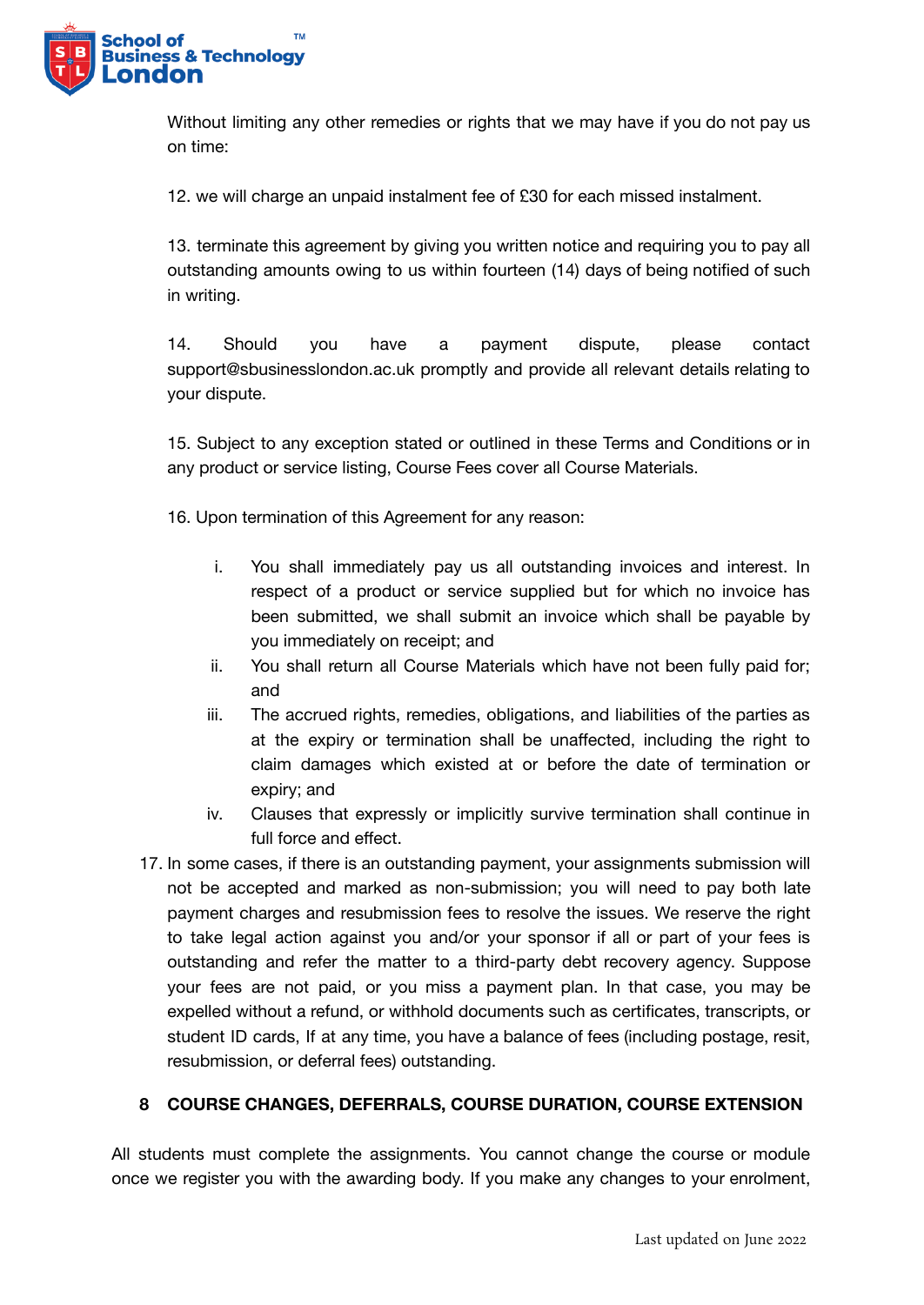

like a change in course or mode of study; you must pay £250 as admin and re-registration fee to do so except in fully evidenced extenuating circumstances. For non-extenuating deferrals (change of intake or assessment submission date) you must re-register with both School of Business & Technology of London and the awarding body (Fees to be confirmed). You can postpone an assessment or change the intake if the awarding body accepts the deferral under its regulations or by-laws. In any case, you can only defer once.

Learner(s) is required to complete their course within the duration specified for each course. If the learner(s) would require additional time, they should inform the admissions manager during the enrollment process. The course duration for all the (a) award programs are 6 months, (b) certificate programs are 10 months, (c) diploma programs are 12 months and (d) extended diploma programs are 18 months. The course duration for the degree top-up programs are subject to the relevant university where the learner(s) is enrolled.

This course duration is applicable for all the programs delivered by SBTL, irrespective of the awarding bodies. Suppose, for any reason, you exceed the maximum course duration, and additional time was not agreed upon during enrolment. In that case, you must request a course extension in writing within 14 days of the course expiry date. If your request is approved, a course extension fee is applicable. The applicable course extension fee is £150.00 plus VAT, which acts towards the administration charges for the course extension. You may also need to pay any awarding body reregistration fee if applicable, which will be subject to the policy of the respective awarding body.

# **9 LEARNING PLATFORM**

Once you have been accepted onto the course you applied for, you will receive a password providing you with access to your personalised Learning Platform for the duration of your course. Your learning portal is equipped with learning resources such as learning materials, Lecture notes, assignment briefs, policies and procedures, and online tutor support services. Please note that we give no warranties or assurances as to quality or suitability of the contents of your Learning Platform.

# **10 ACCESS TO BOOKS AND JOURNALS**

At School of Business and Technology London Limited, we offer learning materials to the students made by qualified and approved tutors. To accomplish the course, you are required to undertake further research and readings to achieve the learning outcomes. Thus, you may need to access many books and journal articles at your cost from external sources such as libraries or online libraries when and where required for further research and readings. If you are studying a CMI course, you will be provided with access to the CMI Management Direct portal where you will have access to several eBooks, Journals, videos, etc**.**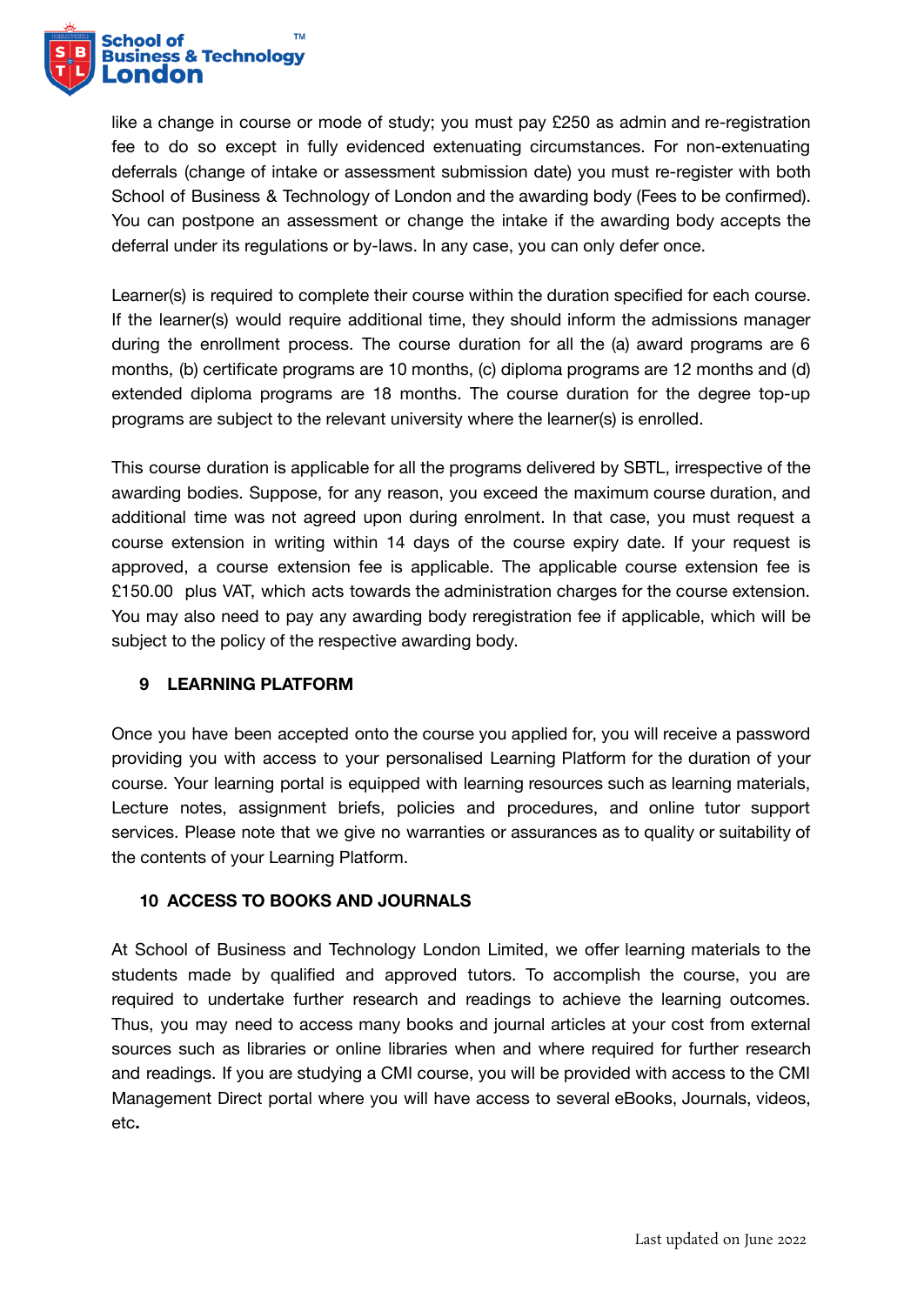

# **11 TOTAL QUALIFICATION TIME(TQT)**

Total Qualification Time (TQT) denotes the minimum timeframe a learner takes or requires completing their course. It comprises of the GL (Hours) plus all other time taken in preparation, study or research or any other form of participation in education or training, however, no direct supervision of a lecturer or tutor is required. TQT is a terminology mostly used within the qualifications regulated by Ofqual as part of the Regulated Qualification Framework (RQF). When calculating TQT, awarding bodies consider similar qualifications to ensure that both the quality and the requirement are met. We also consider the views and expectations of the students of our qualifications during the development process leading to the attainment of qualification. Our students will see TQT expressed in two ways within the course specifications.

## **12 GUIDED LEARNING HOURS**

Guided Learning hours are designed so that the learner needs to complete the activities/ presentations under the instruction or guidance or supervision of a lecturer, tutor or supervisor either by physical presence or electronic means such as prepared lecture slides or learning material. Where a course follows a structure, each unit will be allocated a GLH (hours) value but where a course does not follow a structure, GL (hours) will be allocated to the course.

At School of Business and Technology London, We provide detailed learning materials prepared by qualified and approved tutors in line with the specifications detailed by the awarding body to make up Guided Learning Hours. Besides, you will be given constructive formative feedback on your assignments for each unit, emphasising learning and development that also constitute the guided learning hours.

## **13 ONLINE LEARNING**

With the School of Business & Technology London Limited you can study online. You finish your courses with flexibility at your own pace. You will be provided with tutor support via our tutor support desk. The online learning mode will not offer you an opportunity to make any direct or live interaction with your tutor. But instead, we occupy a centralised tutor support desk portal. Our support desk team liaises with both tutors and students to provide guidance, assessment feedback, and other study support adequately and promptly through the support desk portal. Once a learner raises a support request through the support desk portal (Be it for guidance, assessment feedback, or any additional assistance), one of the support team members assign the relevant to request to an allocated tutor. As soon as the support team receives a response from the allocated tutor, it will be made available to the learner in the portal. You should expect to receive a response on queries like guidance and assistance within 1 - 2 working days. However, if the support request is for assessment feedback, you will receive the reply with feedback as per the time frame outlined in the Assessment Feedback Policy.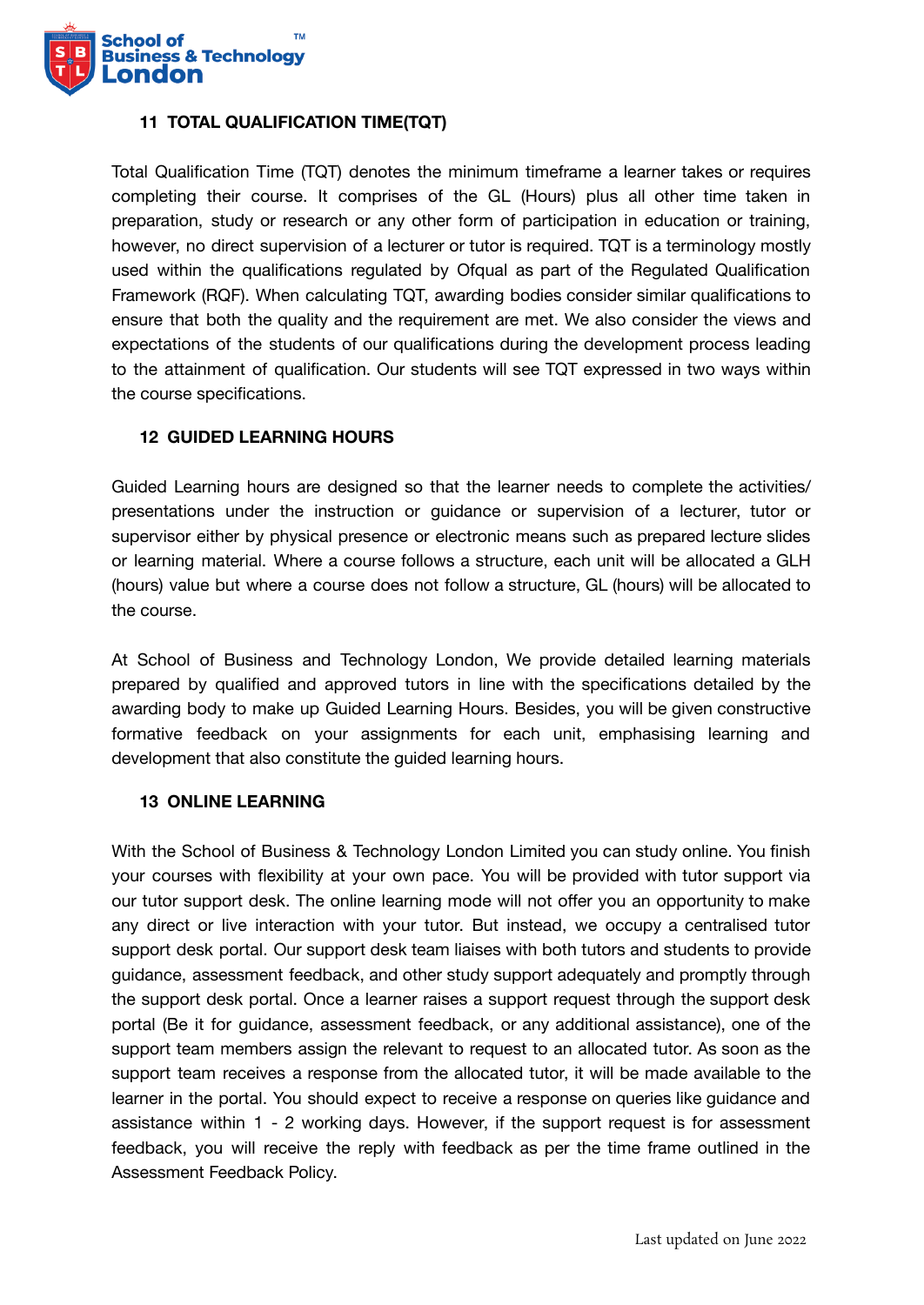

You can call our support desk team Monday to Friday between 8.30 am and 5.30 pm, Or email support@sbusinesslondon.ac.uk.

## **14 BLENDED LEARNING**

We strategically and conveniently employ Blended Learning, replacing the traditional face-to-face approach using a hybrid-teaching methodology. Our blended learning is coupled with virtual live classes and conventional online self-paced learning. The significant difference between Blended Learning and online learning at SBTL is the Block Delivery of Virtual Live Classes. Students enrolled at School of Business and Technology London on Blended Learning are offered a block delivery of virtual live classes, which can be booked in advance at their convenience most of the time at additional cost. In addition to the Online Live Classes, you will also receive all the standard benefits offered to Online Learning mode. The live classes are provided online using Apps like Google meet, Zoom or Microsoft team. In addition to the live courses, you will receive tutor support through our support desk portal, like the online learning mode. However, other than the live classes, you will not be given any opportunity to make any direct or live interaction with your tutor. Still, you can contact the support desk team anytime.

The blended learning offered by the School of Business & Technology London only include the following:

- Live Classes
- Tutor support via Support Desk Portal
- Virtual Learning Platform
- Assessment Resources
- Assessment Guidelines
- Evaluation Samples

## **15 ASSESSMENT**

School of Business & Technology London follows strict Assessment Policies that include formative and summative assessment procedures. Formative and summative assessment feedbacks are an integral part of the assessment process. You must read and understand the Assessment policies and procedures that are available in your learning portal (LMS). You will be provided only with two chances to make their assessment resubmissions. If you are unsuccessful in all the three attempts provided for any assessment, no further chance will be provided to resubmit the referred assignment. Also, all elements taken as a second or third attempt will be capped at the pass mark. You must read and understand the terms stated in the assessment and feedback policies.

## **16 INTEREST FREE PAYMENT PLANS**

Our Lending Partner Duologi provides our 0% interest (Interest-free) finance option, it is a trading name of Specialist Lending Ltd which is a limited company registered in the UK under number 10664999 at the registered address 10 Bressenden Place, London, SW1E 5DH, United Kingdom. Authorised and regulated by the Financial Conduct Authority. By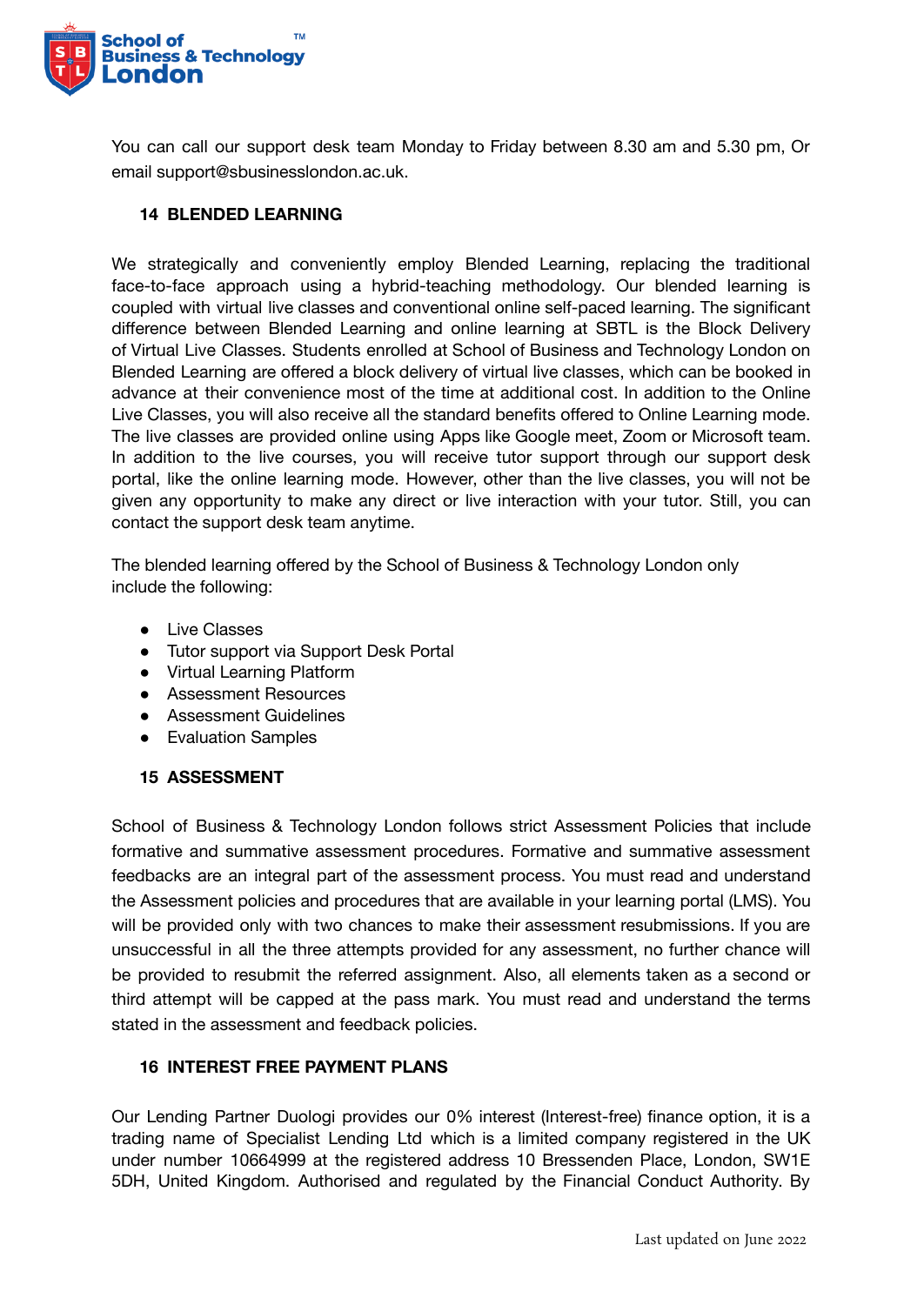

continuing with your finance application, you accept and abide by the terms and conditions of Duologi.

For your finance application to be considered, you must meet the following criteria.

- Be 18 years or over at the date of application
- Be no older than 75 years at the end of the term
- Be a permanent UK resident and homeowner/tenant
- In regular permanent employment, Minimum of 16 hours
- Self Employed/ Retired with proof of state, private, or company pension
- Long term invalidity/disability/mobility benefit
- Minimum UK resident for 3yrs
- Exclusions: Unemployed/ Students/Non-UK Residents
- Mandatory: Direct Debit signed by the person applying for finance/ Goods to be installed at the same address as the finance agreement/ Customer to provide proof of signature and talk to the retailer/agent.
- Minimum annual income £10,000
- Have a UK bank account that can accept Direct Debits
- Understand and accept that there will be a full credit check is completed when you submit your application which will leave a "footprint" on your credit profile.
- Finance must be applied for in the name of the individual that is taking the goods or services.
- Direct Debit payments must be from the applicant's bank account and cannot be changed to a partner/family member.

## **17 DEGREE TOP-UP COURSES**

Enrolling to a Top Up Degree is subject to the successful completion of the diploma course, leading to the relevant Top Up Degree. School of Business & Technology London only facilitates degree top up enrolment upon completing the relevant pathway diploma accepted by the university. In case of any complaints/ grievances regarding the delivery of assessment or certification, you are liable to contact the respective study centre/university you are enrolled. Enrolling in a top-up degree course you agree and accept the terms and conditions of centre/university that deliver/award the course. Please refer to the cancellation and refunds section for refund matters related to degree top-up courses.

#### **18 CANCELLATION AND REFUNDS**

This and the following paragraph apply if you buy as a consumer as defined in the Consumer Contracts (Information, Cancellation and Additional Charges) Regulations 2013 (the "Regulations"). Provided the Regulations apply to the transaction concerned, the following terms apply to the contract.

- 1. We now inform you that information relating to all aspects of our products or services is not in this document but our marketing material, whether in the medium of Our Website or hard copy.
- 2. The following rules apply to the cancellation of your order: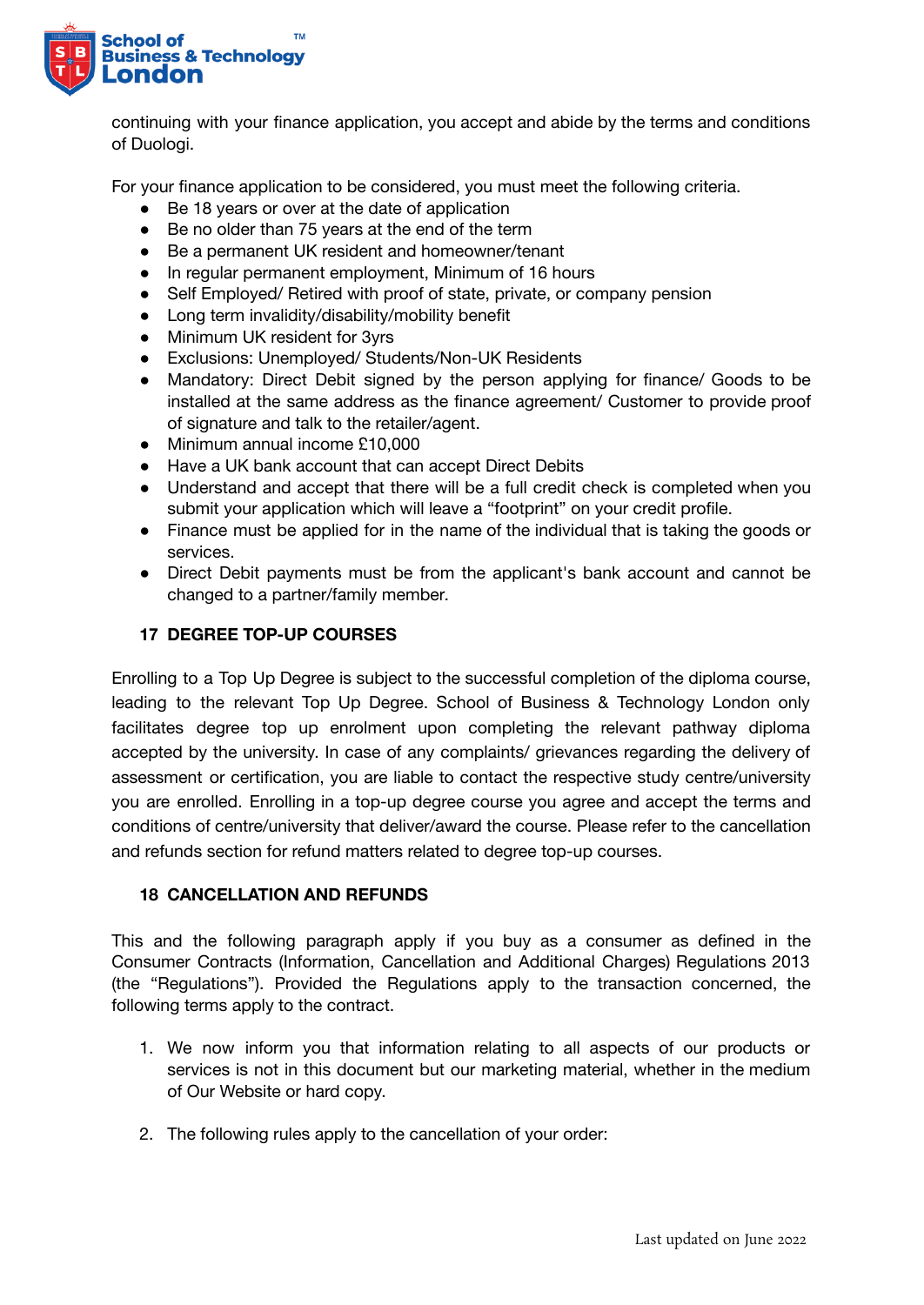

2.1 If you have ordered products or services (courses) but have not received order/enrolment confirmation and learning portal login credentials, you may cancel your order without giving a reason, at any time within fourteen (14) days of your order. You will have no obligation, and we will return your money but retain the deposit payment to cover costs sustained.

2.2 If you have ordered products or services (courses) and have received order/enrolment confirmation and learning portal login credentials, you may cancel your order within fourteen (14) days of the date you received them. You may cancel your order without giving a reason. A refunded value will be calculated and offered provided that the appropriate conditions have been met.

2.3 We will return your money subject to the following conditions:

- i. You have not accessed your products or services (courses) at your online learning portal.
- ii. You comply with our procedure for returns and refunds.
- 2.4 The option to cancel your order is not available if:
	- i. You have accessed your products or services (courses) at your online learning portal.
	- ii. The fourteen (14) day cancellation period has expired.
- 3 Request for a refund can only be considered if we received a correctly completed form, which is available upon request.
- 4 You accept that you consent to waive off your 14 days cooling-off period and acknowledge that you will lose the right to cancel the contract under Consumer Contract Regulation 2013 (29.1) if you access your course at your learning portal within 14 days of the order/enrolment confirmation.
- 5 If you enrolled on a diploma plus degree top up course and you failed to accomplish the diploma course successfully and unable to enrol for the associated degree Top-Up, or if you decide to not pursue degree top course after completing diploma you will not be given any refund. You will be given a refund only in such cases; the Top Up Course is withdrawn by the Centre/University or no more available. We must receive your cancellation in writing within the Cancellation Period. Refund will be only given subject to the conditions stated in 18.2 and its following conditions.
- 6 If you enroll on a degree Top-Up only course delivered by our partner centre/university and want to cancel the order, the refund will be processed under the rules stated in 18.2 and its following conditions. However, we cannot guarantee any refund in the case of bankruptcy, liquidation, or closure of any of our partnering organizations that deliver the Top Up degree courses. If you are terminated from the Top Up Degree course due to any late fee payment, you will not be offered any refund.
- 7 We provide both accredited and non-accredited courses. The accredited courses are awarded by recognised awarding bodies or universities, while non-recognised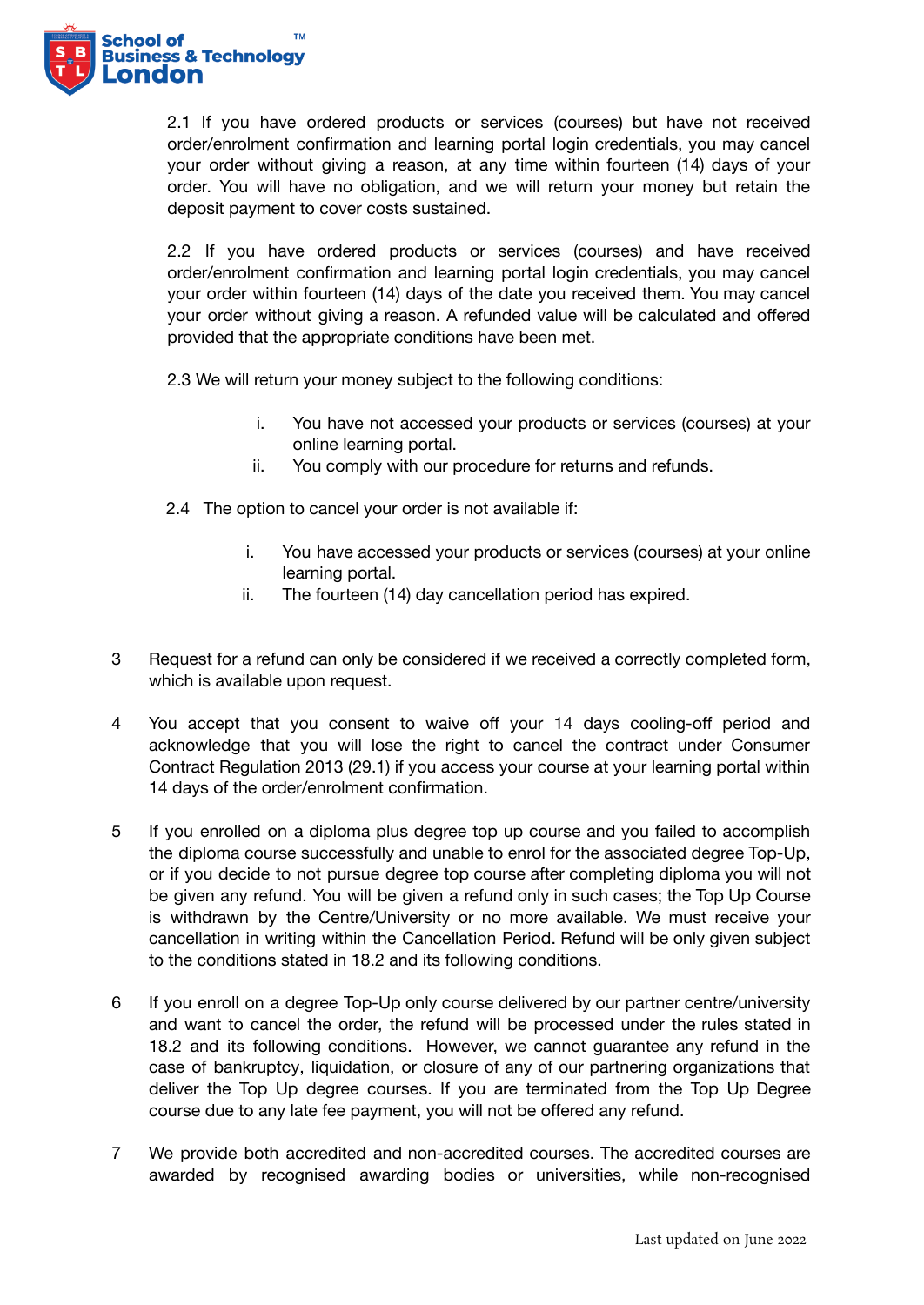

awarding organisations award non accredited courses. We take no responsibility in the event if the awarding body or university loss its recognition/status from the relevant authority and no refunds will be given to you in such cases. You further accept that in the unlikely event that the accreditation(s) of the School of Business & Technology London is withdrawn by the awarding body(s) or relevant authority(s), you will not be refunded.

8 All refund requests should be sent to [admission@sbusinesslondon.ac.uk](mailto:admission@sbusinesslondon.ac.uk)

## **19 FOREIGN TAXES AND DUTIES**

- i. If you are not in the UK, we have no knowledge of, and no responsibility for, the laws in your country.
- ii. You are responsible for purchasing products or services that you are lawfully able to and for the payment of import duties and taxes of any kind that may or may not be levied in your country.

## **20 SERVICE INTERRUPTIONS**

We may need to interrupt your access to the course to perform maintenance or emergency services on a scheduled or unscheduled basis. You agree that your access to the Course and/or Website may be affected by unanticipated or unscheduled downtime, for any reason, but that we shall have no liability for any damage or loss caused as a result of such downtime.

# **21 ORDERS RELATING TO THIRD PARTY SELLERS**

In some cases, we may accept orders as agents on behalf of Third Party Sellers. The resulting legal contract is between you and that Third Party Seller, and is subject to the terms and conditions of that Third Party Seller, which they will advise you of directly. We recommend that you carefully review their terms and conditions before agreeing to the transaction.

We may also provide links on our website to the websites of other companies who may not be affiliated to us. We will make you aware when such a Third Party Seller is involved in a transaction.

We cannot give any undertaking as to the quality of Online Learning Packages provided by Third Party Sellers. This does not affect your statutory rights against the Third Party Seller.

# **22 TUTOR SUPPORT**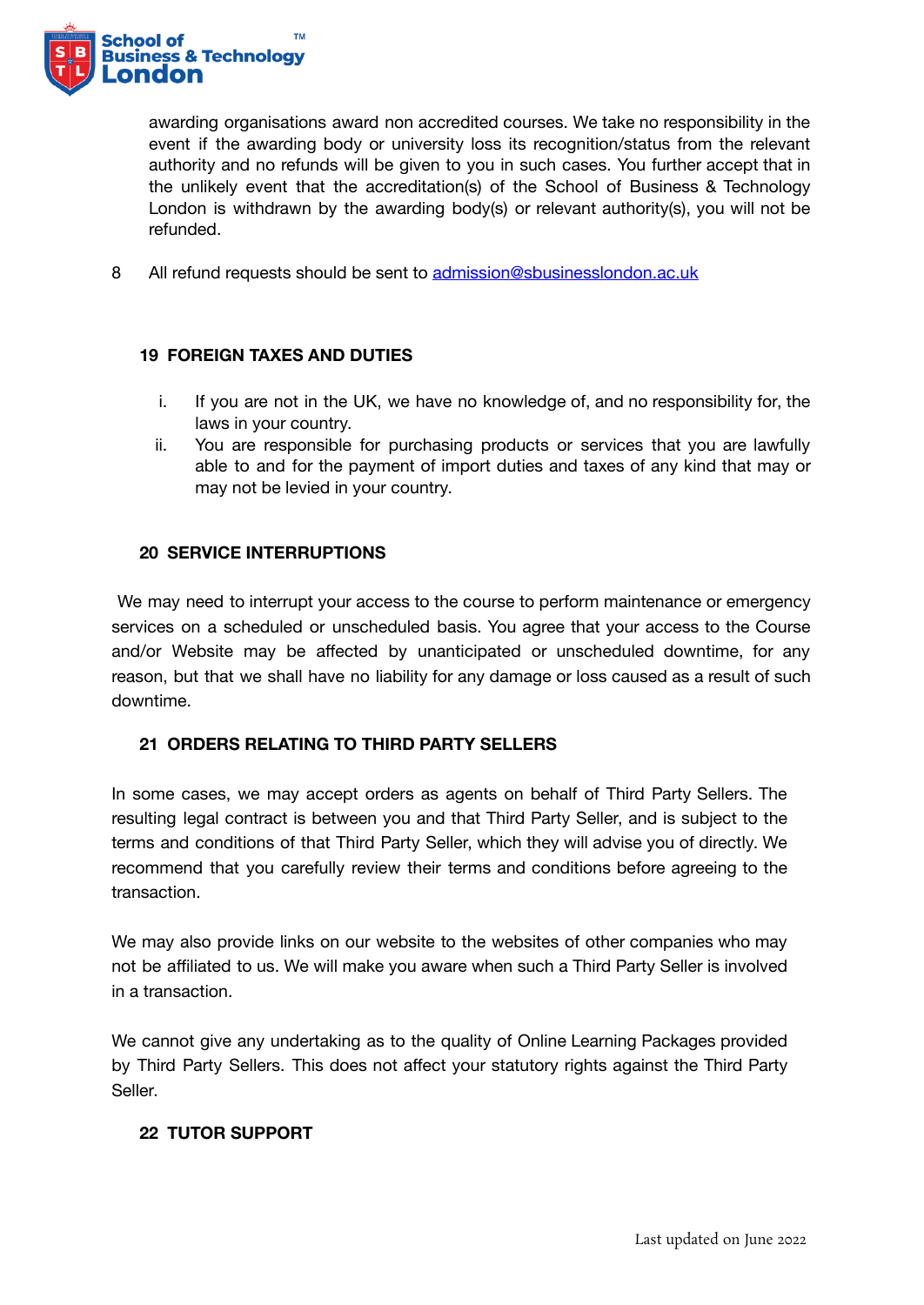

School of Business and Technology London occupies a centralised tutor support portal. Our support team liaises with tutors and students to provide guidance, feedback, and other support. Once a learner raises a support request through the support desk portal (Be it for guidance, feedback, or any further assistance), one of the support team members assign the relevant request to an allocated tutor. As soon as the support desk receives a response from the allocated tutor, it will be sent to the learner. The support desk system is in place to assist the students adequately and streamline all the support processes efficiently.

You should expect to receive a response on queries like guidance and assistance within 1-3 working days. However, if the support request is for assessment feedback, you will receive the reply with feedback as per the time frame outlined in the Assessment Feedback Policy.

Online Learning Students will not be able to interact with the tutor(s) directly other than through the support desk portal. However, Blended Learning students will have the opportunity to interact with the tutor(s) during virtual live classes.

## **23 RESUBMISSION**

Students are given only two chances of resubmission if referred/failed. However, all elements taken as a second or third attempt will be capped at the pass mark. Students will be charged £35.00 for the initial resubmission of a unit and £70.00 for all the subsequent resubmissions of a particular unit(the prices are inclusive of VAT). If a unit is referred/failed by the student, we will make available the marking sheet with detailed feedback to the students so that they can determine the mistakes and discrepancies of their works. We will provide the resubmission assignment brief to the student if different from the previous one as soon as we receive/get approval from the awarding body.

## **24 UNITS INTERCHANGE**

Being an approved centre, School of Business & Technology London reserve the right to preselect units to deliver each course. We have preselected units (modules) for every course as per the criteria among the various units listed in the course specification provided by the awarding body. The preselected units are shown in the details page of the courses on our website.

Suppose you need any unit(s) interchange; in that case, you must request before enrolment to interchange unit(s) other than the preselected units shown on our website because we need to ensure the availability of learning materials for the requested unit(s). We will reject an application if the learning materials for the requested interchange unit(s) are unavailable. You are not allowed to make any request to interchange unit(s) once enrolment is complete.

# **25 USE OF YOUR PERSONAL INFORMATION**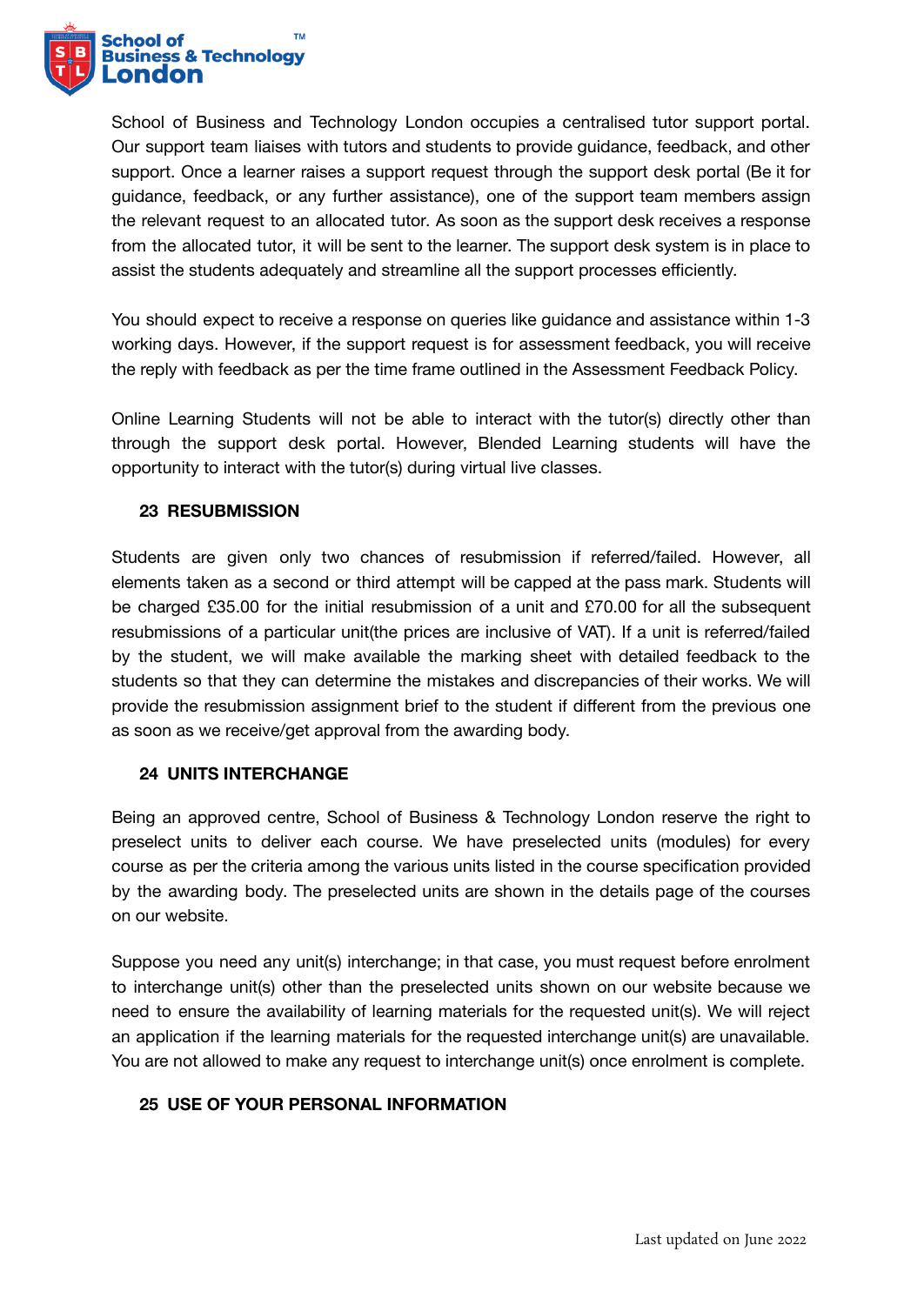

- 1. Our privacy policy is strong and precise. It complies fully with current UK law incorporating the General Data Protection Regulation (GDPR). Review our Privacy Policy at https://sbusinesslondon.ac.uk/privacy-policy
- 2. You now irrevocably authorise us to publish your feedback, comments, and ratings as posted on any review sites. This is done in the context of testimonials.
- 3. You understand that should you provide information or personal data relating to a third party, you are personally responsible for this data. Should this constitute any form of breach of the third party's rights or of any laws, you will be liable for any legal recourse, relating to any law, which may arise from this breach. We cannot take responsibility for the accuracy or legitimacy of any information provided to us by any user of this site.
- 4. Please notify us of any security breach, unauthorised use of your account or unauthorised provision of personal data. To report a breach of any kind, please contact us on support@sbusinesslondon.ac.uk
- 5. Personal data is only retained for as long as required to provide the requested products or services.
- 6. For further information on how your information is used, how we maintain the security of your information, and your rights to access information we hold on you, please read our [privacy](https://sbusinesslondon.ac.uk/privacy-policy) policy.

## **26 COMPLAINTS POLICY & PROCEDURE**

We strive to provide quality in all its activities. If you are dissatisfied with some aspect of their dealings with the Centre, it is important that you are entitled to complain and to make their concerns known to our staff members.

Our standard channel for all complaints is through our "Complaints" department and all such communications should be directed to the email address [support@sbusinesslondon.ac.uk.](mailto:support@sbusinesslondon.ac.uk)

For further information on the appropriate policies and process, please refer to our complaints policies and procedures.

## **27 INDEMNITY**

You agree to indemnify us against all costs, claims and expense arising directly or indirectly from:

- 1. your failure to comply with the law of any country;
- 2. your breach of this Agreement;
- 3. any act, neglect or default by any agent, employee, licensee or customer of yours;
- 4. a contractual claim arising from your use of the products or services;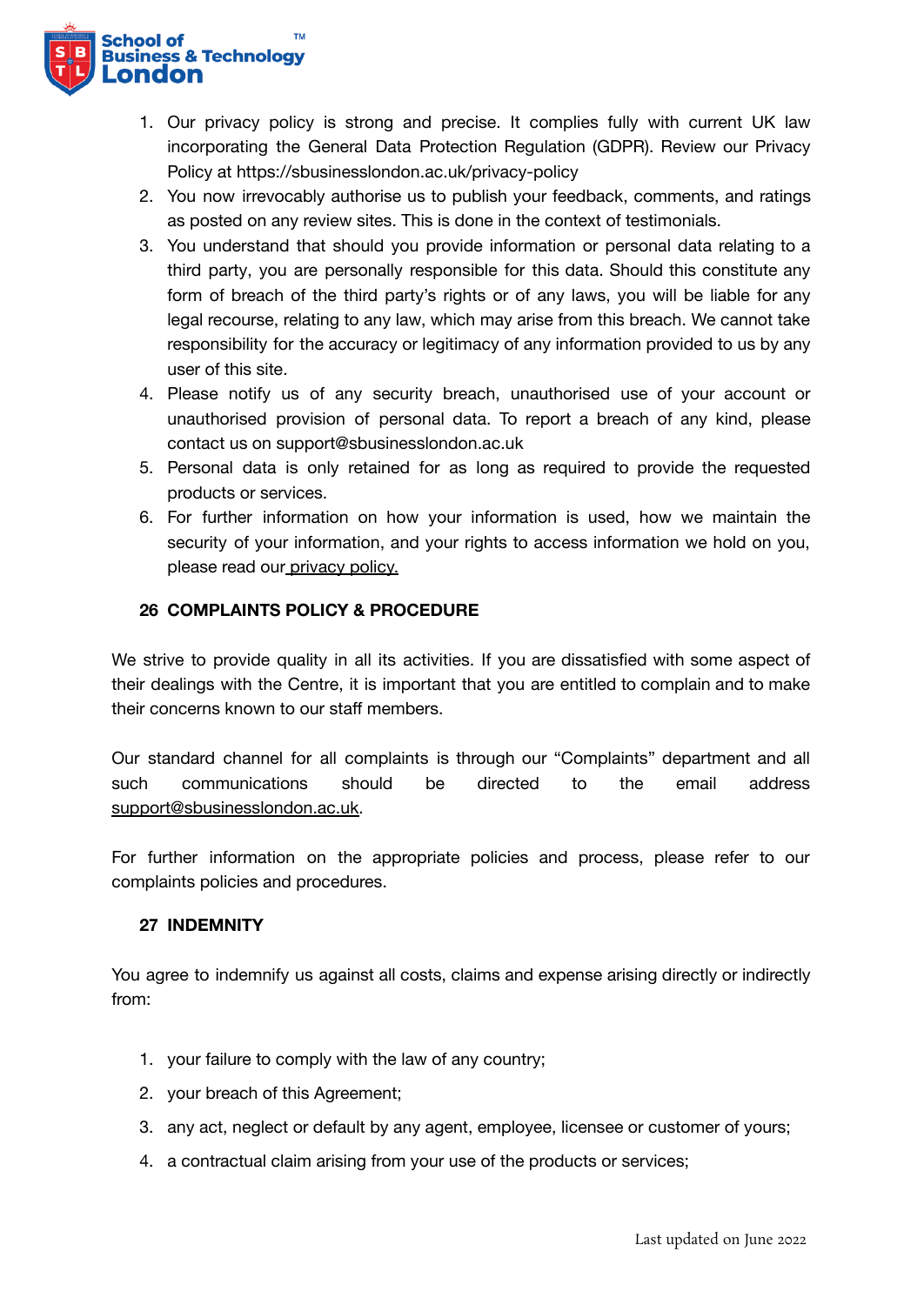

5. a breach of the intellectual property rights of any person.

#### **28 EVENTS OUTSIDE OUR CONTROL**

- 1. For the purpose of the Terms and Conditions, Force Majeure Event means an event beyond the reasonable control of School of Business and Technology London including, but not limited to, strikes, lockouts or other industrial disputes – whether involving the workforce of the Supplier or any other party, failure of a utility service or transport network, act of God, war, riot, civil commotion, malicious damage, compliance with any law or governmental order, rule, regulation or direction, accident, breakdown of plant or machinery, fire, flood, storm or default of Suppliers or subcontractors.
- 2. We shall not be liable to you as a result of any delay or failure to perform its obligations under the Terms and Conditions as a result of a Force Majeure Event.
- **3.** If the Force Majeure Event prevents Us from providing any product or service, We shall, without limiting Our other rights or remedies, have the right to terminate these Terms and Conditions immediately by providing You with written notice.

#### **29 INTELLECTUAL PROPERTY**

School of Business & Technology London grants you a personal, non-transferable and non-exclusive right to use its materials, contents and software on any personal media device; provided that you do not (and do not allow any third party to) copy, modify, create a derivative work from, reverse engineer, reverse assemble or otherwise attempt to discover any source code, sell, assign, sublicense, grant a security interest in or otherwise transfer any right in the Software.

#### **30 MODIFICATION & VARIATION:**

From time to time and at any time without notice to you, we may modify this Agreement. You agree that we have the right to modify this Agreement or revise anything contained herein. You further agree that all modifications to this Agreement are in full force and effect immediately upon posting on the Website. Modifications or variations will replace any prior version of this Agreement unless prior versions are specifically referred to or incorporated into the latest modification or variation of this Agreement. Any part or sub-part of this Agreement is held ineffective or invalid by any court of law. You agree that the prior, effective version of this Agreement shall be considered enforceable and valid to the fullest extent.

#### **31 LIABILITY FOR DEFECTS**

1. Before reporting a defect, fault or technical issue relating to our products or services, please carefully re-read the provided instructions/guidelines to ensure that you have followed the correct procedure.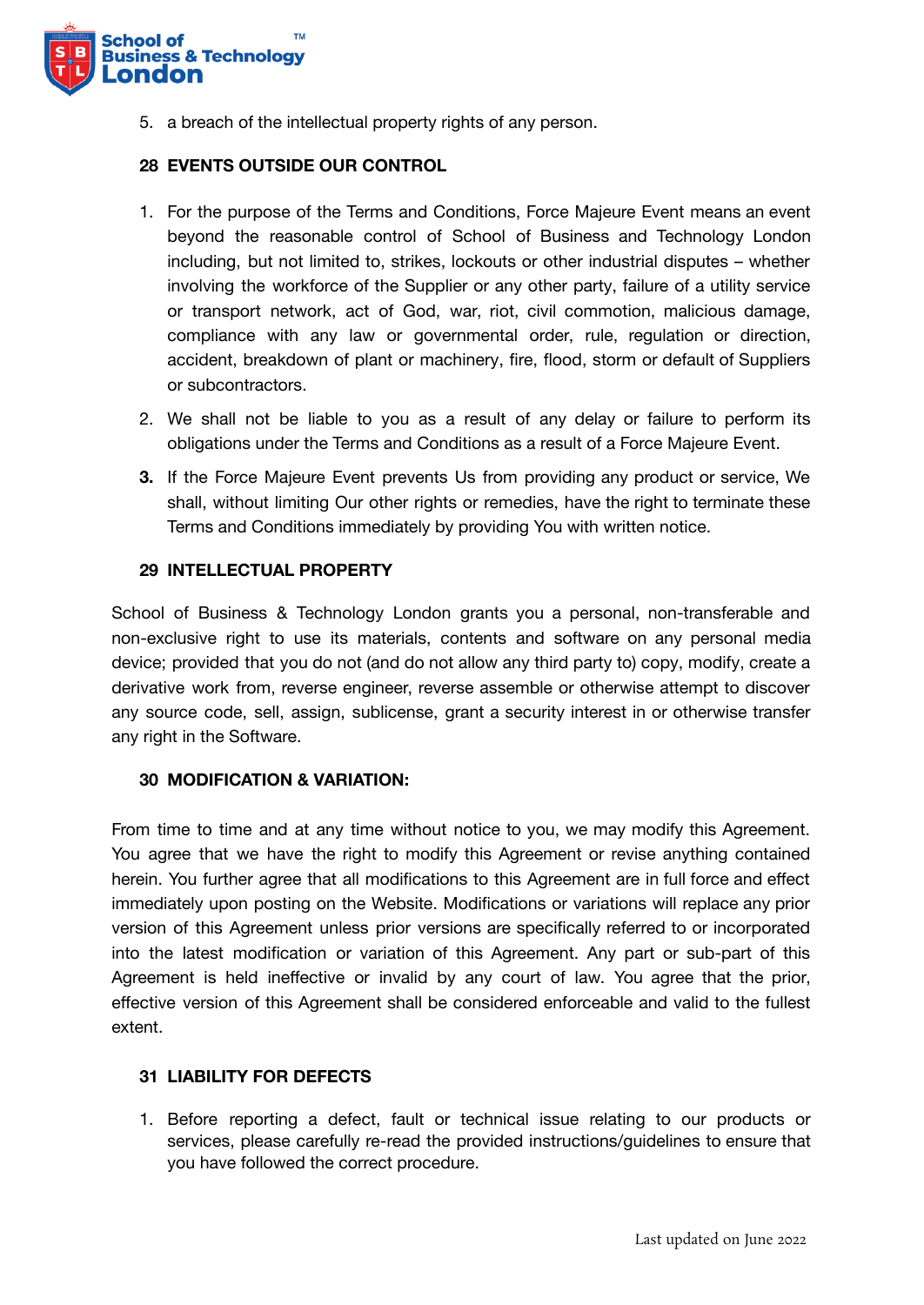

- 2. Please carefully check the stated technical requirements on Our Website for our products and services before placing an order. Failure to do so will not constitute a defect, fault or technical issue.
- 3. When a defect, fault or technical issue is confirmed, we will provide this information to the relevant party for rectification without undue delay.
- 4. If any defect, fault or technical issue is found, we shall:
	- ensure rectification, where applicable;
	- provide the information to the relevant party for rectification, where applicable.
- 1. Whilst we make reasonable efforts to ensure the accuracy of Course Materials, we do not represent, warrant or guarantee that the Course Materials will be error free.
- 2. You expressly acknowledge and agree that due to the rapidly evolving nature of information technology, Course Materials may become outdated and/or incorrect at any time.
- 3. To avoid doubt, we will not refund Course Fees because Course Materials are not error-free, accurate, and/or up to date.
- 4. We shall have no responsibility or liability to you for your inability to access the Online Learning System/Learning Portal due to issues beyond our control, such as the speed of your modem (or other connection devices used), your use of third party security software or firewall/proxy servers, or the performance levels of your internet service provider.
- 5. We may use drip content settings to make the learning materials of the units available one by one, and this means that you will not see the learning materials of all the units at a time.
- 6. We will reasonably endeavour to ensure that whilst you are enrolled on a Course, the Course Materials will be available to you via the Online Learning Portal on an uninterrupted basis save for:
	- o unavailability due to our scheduled maintenance of the Online Learning Portal; or
	- o an even outside of Our control

## **32 LIMITATION OF LIABILITY**

WE EXCLUDE LIABILITY FOR ACCIDENTAL: INJURY TO ANY PERSON, LOSS OR DAMAGE TO MATERIAL (INCLUDING PERSONAL) PROPERTY, OBSTRUCTION, TRESPASS, NUISANCE OR INTERFERENCE WITH ANY RIGHT OF WAY, LIGHT, AIR, WATER OR EASEMENT HAPPENING IN CONNECTION WITH SCHOOL OF BUSINESS & TECHNOLOGY LONDON LTD. WE EXCLUDE LIABILITY FOR DAMAGE OR DISTRESS BY REASON OF INACCURACY OF DATA, LOSS OF DATA, DESTRUCTION OF DATA WITHOUT OUR AUTHORITY, OR THE DISCLOSURE OF DATA OR ACCESS HAVING BEEN OBTAINED TO DATA WITHOUT OUR AUTHORITY. WE EXCLUDE LIABILITY FOR WRONGFUL ARREST, FALSE IMPRISONMENT, MALICIOUS PROSECUTION, AND ASSOCIATED DEFAMATION OF OR ASSAULT ON ANY PERSON ARISING OUT OF THEFT OR SUSPICION OF THEFT AT THE PREMISES OF SCHOOL OF BUSINESS AND TECHNOLOGY LONDON) AND ITS AFFILIATED PARTNERS. WE CANNOT BE HELD RESPONSIBLE FOR ANY DELAY OR FAILURE TO COMPLY WITH OUR OBLIGATIONS IF SUCH DELAY OR FAILURE ARISES FROM ANY CAUSE WHICH IS BEYOND OUR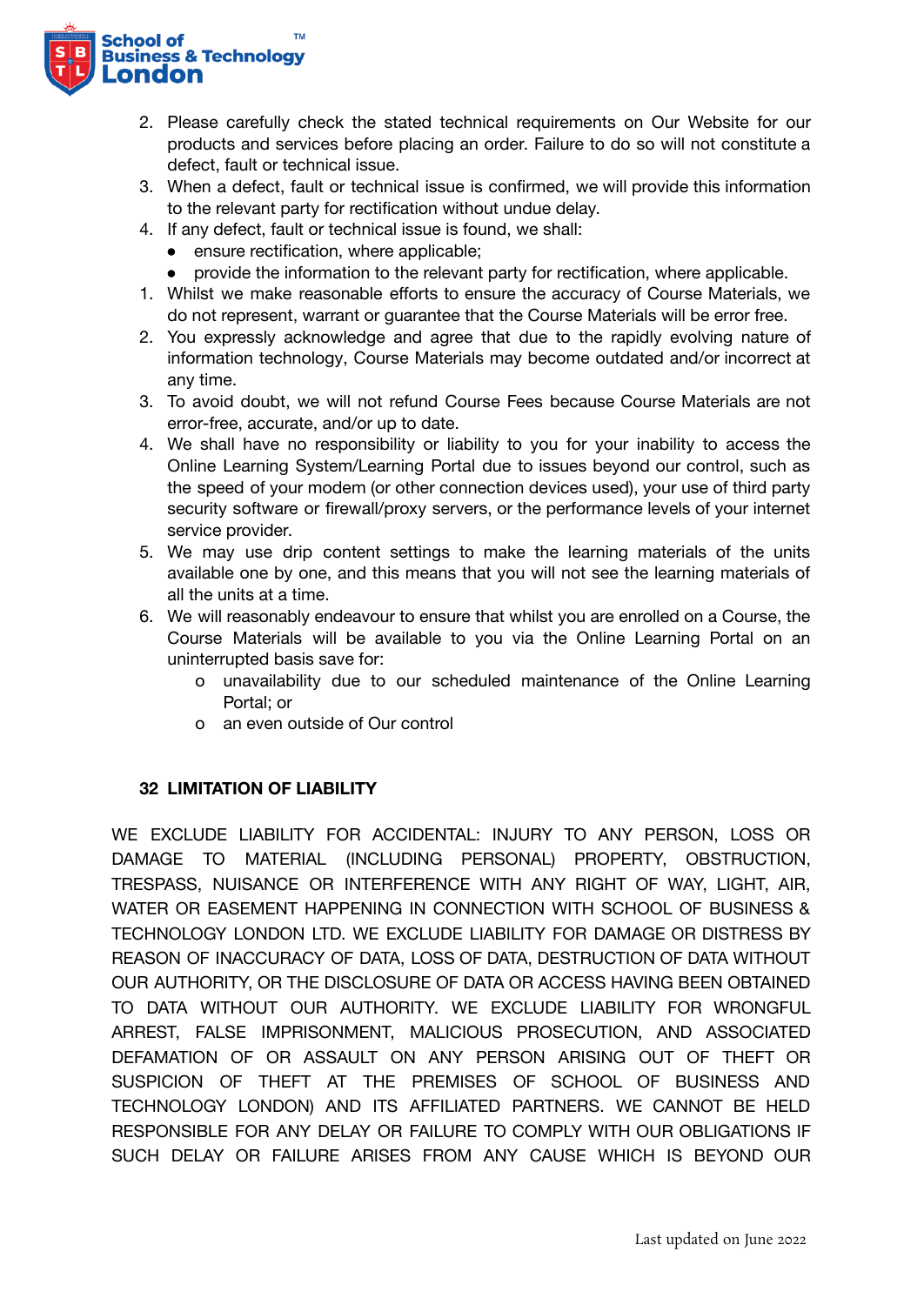

CONTROL. EXAMPLES OF SUCH CAUSES INCLUDE TERRORIST ATTACKS AND NATURAL DISASTERS.

UNDER THIS AGREEMENT, AT ANY TIME, WE SHALL BE DEEMED TO HAVE WAIVED NEITHER OUR RIGHTS AND REMEDIES NOR ANY DEFAULT OF YOURS. BY THE CONTRACTS (RIGHTS OF THIRD PARTIES) ACT 1999, NO RIGHT/RIGHTS OR REMEDY/REMEDIES SHALL APPLY TO ANY PERSON WHO IS NOT A PARTY TO THIS AGREEMENT.

IF A COURT OR COMPETENT AUTHORITY DEEMS ANY OF THESE TERMS TO BE INVALID, UNLAWFUL OR UNENFORCEABLE TO ANY EXTENT, SUCH TERM/TERMS SHALL NO LONGER FORM PART OF THIS AGREEMENT, THOUGH THIS WILL NOT AFFECT THE REMAINING CONDITIONS AND YOU WILL CONTINUE TO BE BOUND BY THEM.

TO THE BEST OF OUR KNOWLEDGE, ALL THE INFORMATION CONTAINED IN THIS AGREEMENT IS CORRECT AT THE TIME OF PUBLICATION

# **33 WARRANTY DISCLAIMER**

YOU AGREE THAT YOUR USE OF THE WEBSITE SHALL BE AT YOUR SOLE RISK. TO THE FULLEST EXTENT PERMITTED BY LAW, SCHOOL OF BUSINESS AND TECHNOLOGY LONDON LTD, AND ANY SUBSIDIARY, PARENT, AFFILIATE, OFFICER, DIRECTOR, LICENSOR, EMPLOYEE, SUPPLIER, DISTRIBUTOR, RESELLER AGENT, OWNER, OR OPERATOR OF SCHOOL OF BUSINESS & TECHNOLOGY LONDON LTD, DISCLAIM ALL WARRANTIES, EXPRESS OR IMPLIED, IN CONNECTION WITH THE WEBSITE AND YOUR USE THEREOF. SCHOOL OF BUSINESS & TECHNOLOGY LONDON LTD MAKES NO WARRANTIES OR REPRESENTATIONS ABOUT THE ACCURACY OR COMPLETENESS OF THE WEBSITES CONTENT OR THE CONTENT OF ANY SITES LINKED TO THIS SITE AND ASSUMES NO LIABILITY OR RESPONSIBILITY FOR ANY (I) ERRORS, MISTAKES, OR INACCURACIES OF CONTENT, (II) PERSONAL INJURY OR PROPERTY DAMAGE, OF ANY NATURE WHATSOEVER, RESULTING FROM YOUR ACCESS TO AND USE OF THE WEBSITE, (III) ANY UNAUTHORIZED ACCESS TO OR USE OF OUR SECURE SERVERS AND/OR ANY AND ALL PERSONAL INFORMATION STORED THEREIN, (IV) ANY INTERRUPTION OR CESSATION OF TRANSMISSION TO OR FROM THE WEBSITE, (IV) ANY BUGS, VIRUSES, TROJAN HORSES, OR THE LIKE WHICH MAY BE TRANSMITTED TO OR THROUGH OUR WEBSITE BY ANY THIRD PARTY, AND/OR (V) ANY OMISSIONS OR ERRORS IN ANY CONTENT OR FOR ANY LOSS OR DAMAGE OF ANY KIND INCURRED AS A RESULT OF THE USE OF ANY CONTENT POSTED, EMAILED, TRANSMITTED, OR OTHERWISE MADE AVAILABLE VIA THE WEBSITE. SCHOOL OF BUSINESS & TECHNOLOGY LONDON AND TECHNOLOGY LTD DOES NOT WARRANT, GUARANTEE, ENDORSE, OR ASSUME RESPONSIBILITY FOR ANY HYPERLINKED WEBSITE OR OTHER PROMOTION, AND SCHOOL OF BUSINESS & TECHNOLOGY LONDON LTD WILL NOT BE A PARTY TO OR IN ANY WAY BE RESPONSIBLE FOR MONITORING ANY TRANSACTION BETWEEN YOU AND THIRD-PARTY PROVIDERS OF PRODUCTS OR SERVICES. NO INFORMATION OR ADVICE, WHETHER WRITTEN OR